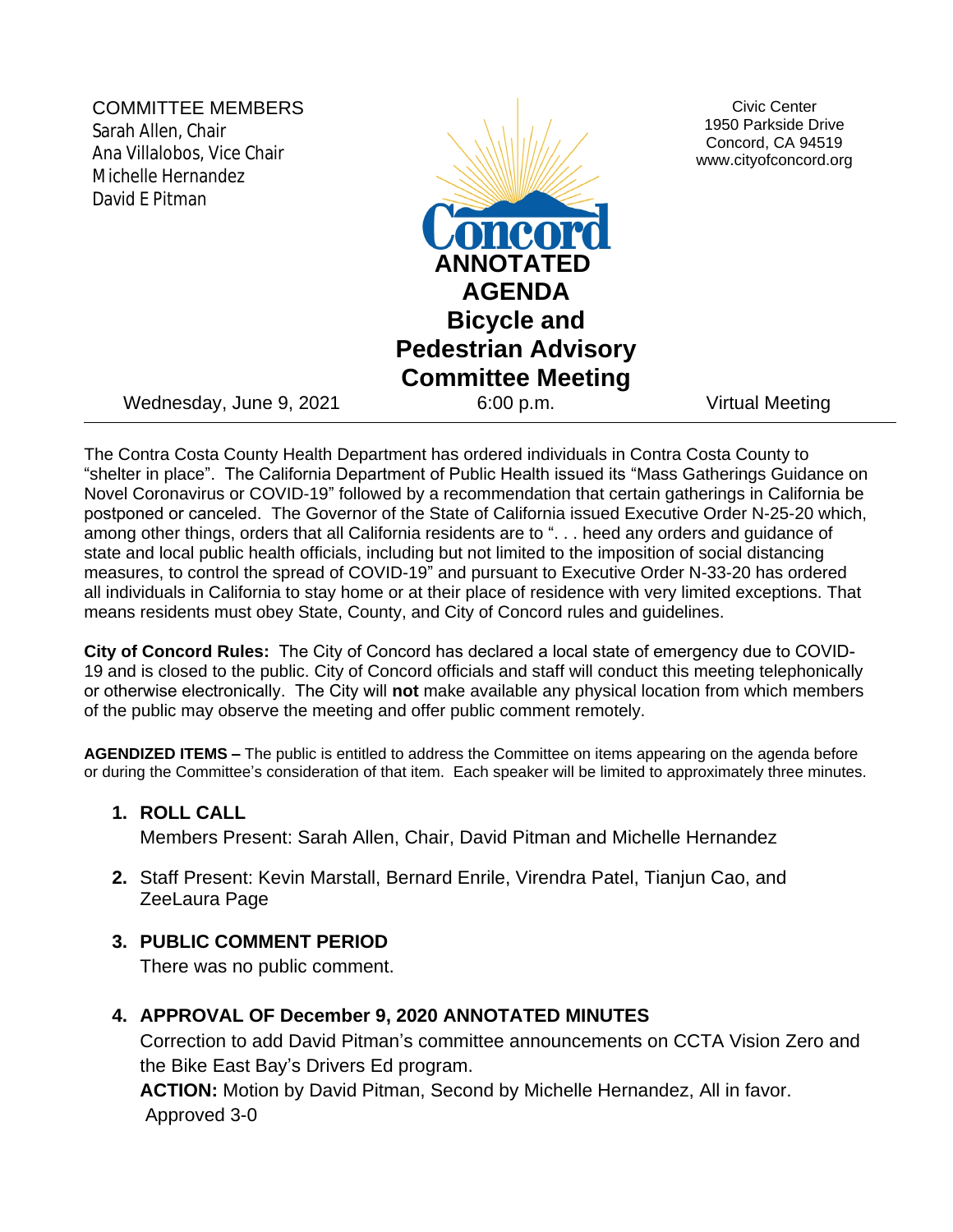# **5. INFORMATION**

No informational updates

# **6. REPORTS**

a) **Downtown Corridors Bicycle and Pedestrian Improvement Project (Project No. 2424)** Presented by Tianjun Cao, PE, Associate Civil Engineer and Daniel Leary, Anoop Admal, and Emma Schoenthal from Bellecci and Associates.

Staff introduced the Belleci and Associates design team who presented on the Downtown Corridors Bicycle and Pedestrian Improvement. The project will construct bicycle and pedestrian safety improvements to three corridors connecting Downtown Concord to regional transit, senior housing, and low income communities as described in the City Council approved Downtown Corridor Plan (2016). The project is funded by State ATP funds for design. Although not finalized, the City is anticipated to receive \$3.8 million in Affordable Housing & Sustainable Communities (AHSC) grant funding for construction. There will also be a supplement, amount to be determined, from the City's Measure V investment plan. The project design is at 60% completion.

**ACTION:** Motion by David Pitman, Second by Michelle Hernandez, All in favor. Approved 3-0

b) **Monument Blvd Class 1 Path (Project No.2455)** Presented by Tianjun Cao, PE, Associate Civil Engineer and Daniel Leary, Anoop Admal, and Emma Schoenthal from Bellecci and Associates.

Staff introduced the Belleci and Associates design team who presented on the Monument Boulevard Class 1 Path project. The project will construct a shared-use path (Class 1) along the east side of Monument Boulevard between Cowell Road and Systron Drive, intersection improvements at Monument Blvd/Cowell Rd and Monument Blvd/Systron Dr, a connection to the existing BART path along Mesa Street, and adding green infrastructure within the project limits. The project is funded by federal One Bay Area Grant 2 (OBAG 2) funds. The City was awarded \$4,368,000 in OBAG funding for the design and construction of the project. The project design is at 65% completion.

**ACTION:** Motion by David Pitman, Second by Michelle Hernandez, All in favor. Approved 3-0

# **7. COMMITTEE ANNOUNCEMENTS/COMMENTS**

David Pitman reiterated the announcements for the CCTA Vision Zero and Bike East Bay's Drivers Ed program

# **8. ADJOURNMENT**

**Next Meeting: Wednesday, September 8, 2021**